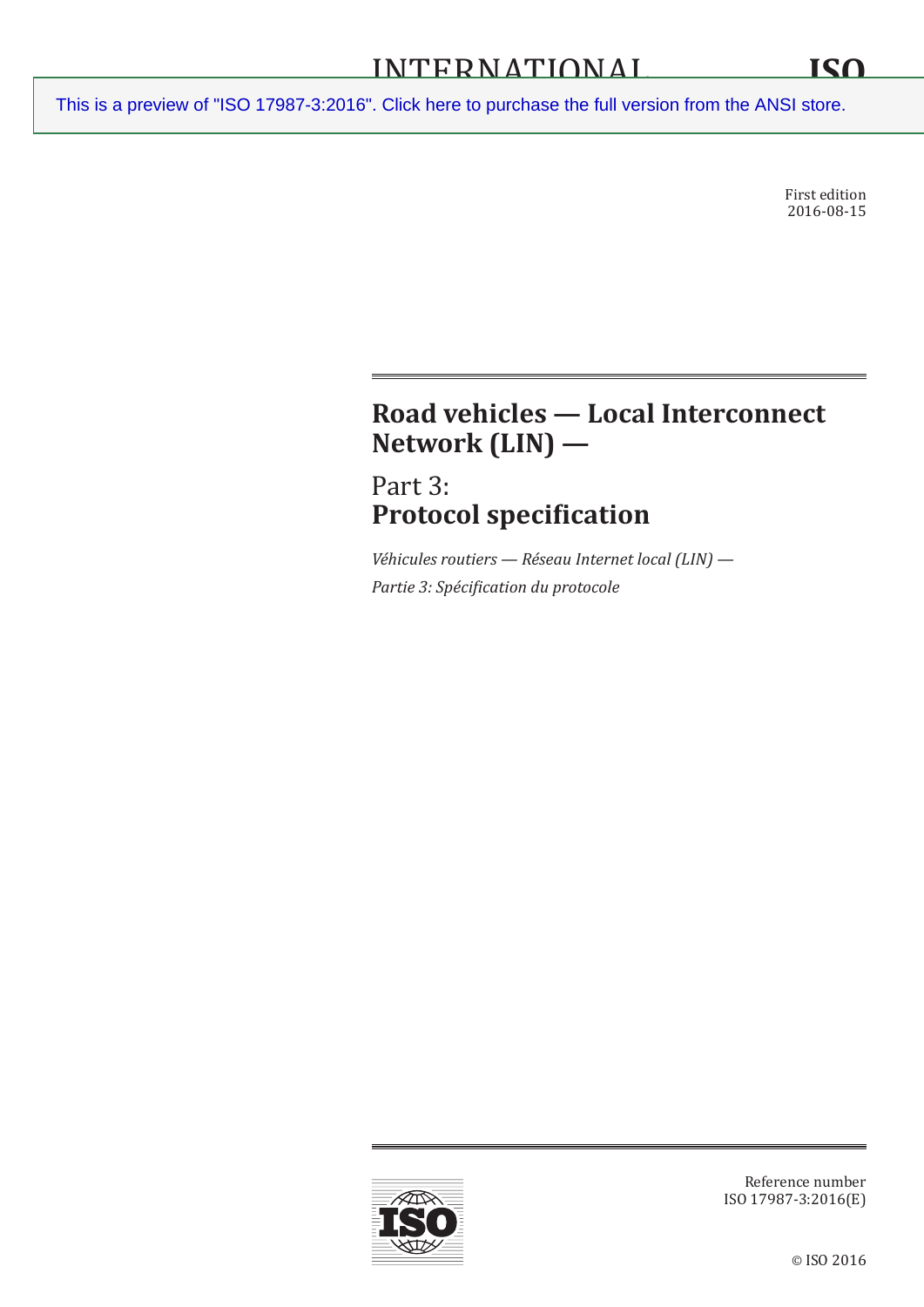

#### © ISO 2016, Published in Switzerland

All rights reserved. Unless otherwise specified, no part of this publication may be reproduced or utilized otherwise in any form or by any means, electronic or mechanical, including photocopying, or posting on the internet or an intranet, without prior written permission. Permission can be requested from either ISO at the address below or ISO's member body in the country of the requester.

ISO copyright office Ch. de Blandonnet 8 • CP 401 CH-1214 Vernier, Geneva, Switzerland Tel. +41 22 749 01 11 Fax +41 22 749 09 47 copyright@iso.org www.iso.org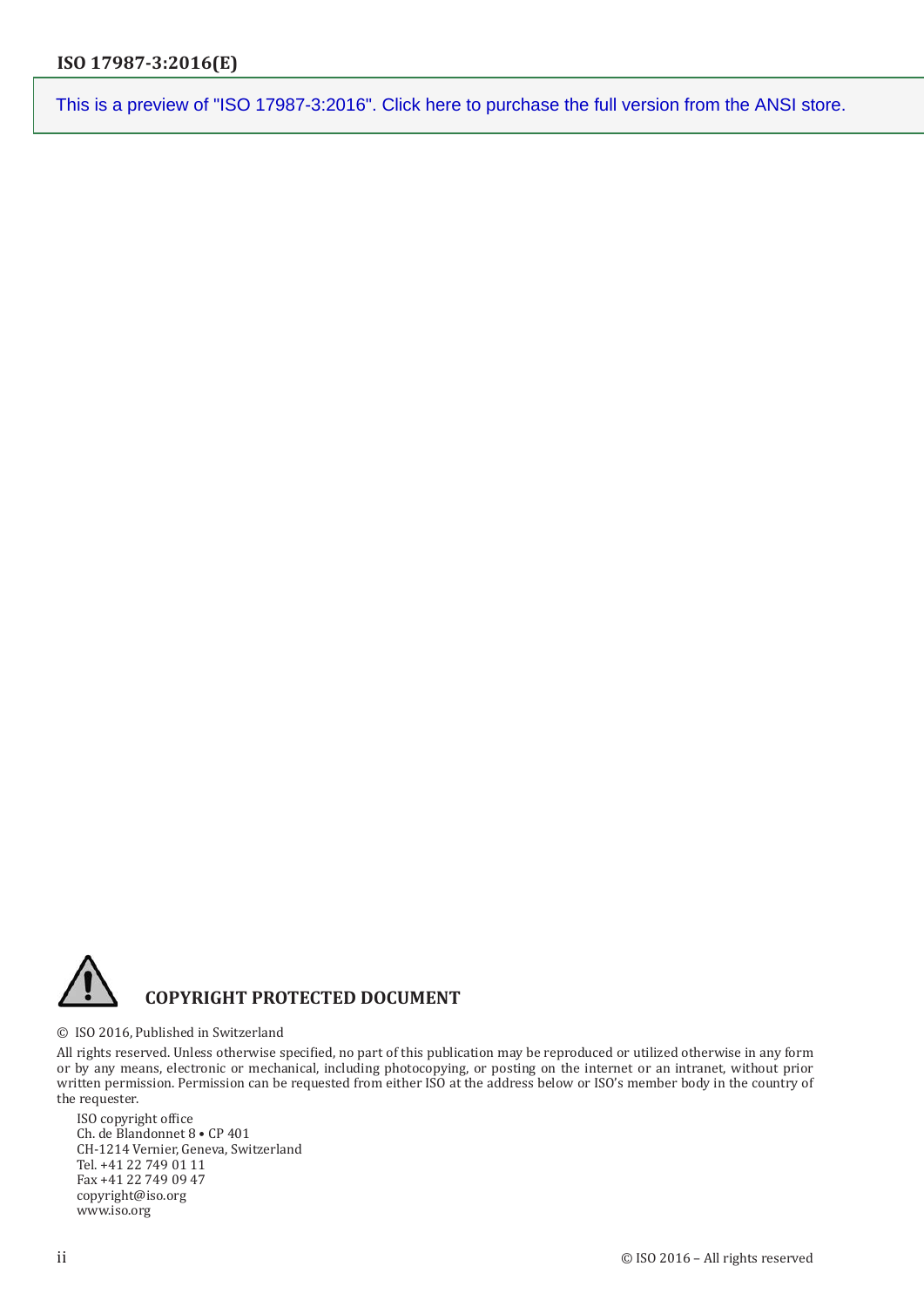|              | <b>Contents</b>                                                 |                                                                                                                                                                                                                                | Page |  |
|--------------|-----------------------------------------------------------------|--------------------------------------------------------------------------------------------------------------------------------------------------------------------------------------------------------------------------------|------|--|
|              |                                                                 |                                                                                                                                                                                                                                |      |  |
|              |                                                                 |                                                                                                                                                                                                                                |      |  |
| 1            |                                                                 |                                                                                                                                                                                                                                |      |  |
|              |                                                                 |                                                                                                                                                                                                                                |      |  |
| $\mathbf{2}$ |                                                                 |                                                                                                                                                                                                                                |      |  |
| 3            |                                                                 |                                                                                                                                                                                                                                |      |  |
|              | 3.1                                                             |                                                                                                                                                                                                                                |      |  |
|              | 3.2<br>3.3                                                      |                                                                                                                                                                                                                                |      |  |
|              |                                                                 |                                                                                                                                                                                                                                |      |  |
| 4            | 4.1                                                             |                                                                                                                                                                                                                                |      |  |
|              | 4.2                                                             |                                                                                                                                                                                                                                |      |  |
|              |                                                                 | 4.2.1                                                                                                                                                                                                                          |      |  |
|              |                                                                 | 4.2.2                                                                                                                                                                                                                          |      |  |
|              |                                                                 | 4.2.3                                                                                                                                                                                                                          |      |  |
| 5            |                                                                 |                                                                                                                                                                                                                                |      |  |
|              | 5.1                                                             |                                                                                                                                                                                                                                |      |  |
|              |                                                                 | 5.1.1                                                                                                                                                                                                                          |      |  |
|              |                                                                 | 5.1.2                                                                                                                                                                                                                          |      |  |
|              |                                                                 | 5.1.3<br>Consistency 7                                                                                                                                                                                                         |      |  |
|              |                                                                 | 5.1.4                                                                                                                                                                                                                          |      |  |
|              |                                                                 | 5.1.5                                                                                                                                                                                                                          |      |  |
|              | 5.2                                                             |                                                                                                                                                                                                                                |      |  |
|              |                                                                 | 5.2.1<br>Structure <b>Executive Structure</b> 9<br>5.2.2                                                                                                                                                                       |      |  |
|              |                                                                 | 5.2.3                                                                                                                                                                                                                          |      |  |
|              |                                                                 | 5.2.4                                                                                                                                                                                                                          |      |  |
|              | 5.3                                                             |                                                                                                                                                                                                                                |      |  |
|              |                                                                 | 5.3.1                                                                                                                                                                                                                          |      |  |
|              |                                                                 | 5.3.2                                                                                                                                                                                                                          |      |  |
|              |                                                                 | 5.3.3                                                                                                                                                                                                                          |      |  |
|              | 5.4                                                             | 5.3.4                                                                                                                                                                                                                          |      |  |
|              |                                                                 |                                                                                                                                                                                                                                |      |  |
|              |                                                                 | 5.4.1<br>5.4.2                                                                                                                                                                                                                 |      |  |
|              |                                                                 | 5.4.3                                                                                                                                                                                                                          |      |  |
|              | 5.5                                                             |                                                                                                                                                                                                                                |      |  |
|              |                                                                 | 5.5.1                                                                                                                                                                                                                          |      |  |
|              |                                                                 | 5.5.2                                                                                                                                                                                                                          |      |  |
|              |                                                                 | 5.5.3                                                                                                                                                                                                                          |      |  |
|              |                                                                 | 5.5.4                                                                                                                                                                                                                          |      |  |
|              |                                                                 | 5.5.5                                                                                                                                                                                                                          |      |  |
| 6            | Node configuration and identification <b>Manual Equation</b> 24 |                                                                                                                                                                                                                                |      |  |
|              | 6.1                                                             | General 24 and 24 and 24 and 24 and 25 and 26 and 26 and 26 and 26 and 26 and 26 and 26 and 26 and 26 and 26 and 26 and 26 and 26 and 26 and 26 and 26 and 26 and 26 and 27 and 27 and 27 and 27 and 27 and 27 and 27 and 27 a |      |  |
|              | 6.2                                                             |                                                                                                                                                                                                                                |      |  |
|              |                                                                 | 6.2.1<br>6.2.2                                                                                                                                                                                                                 |      |  |
|              |                                                                 | 6,2.3                                                                                                                                                                                                                          |      |  |
|              | 6.3                                                             |                                                                                                                                                                                                                                |      |  |
|              |                                                                 | 6.3.1                                                                                                                                                                                                                          |      |  |
|              |                                                                 | 6.3.2                                                                                                                                                                                                                          |      |  |
|              |                                                                 | 6.3.3                                                                                                                                                                                                                          |      |  |
|              |                                                                 | 6.3.4                                                                                                                                                                                                                          |      |  |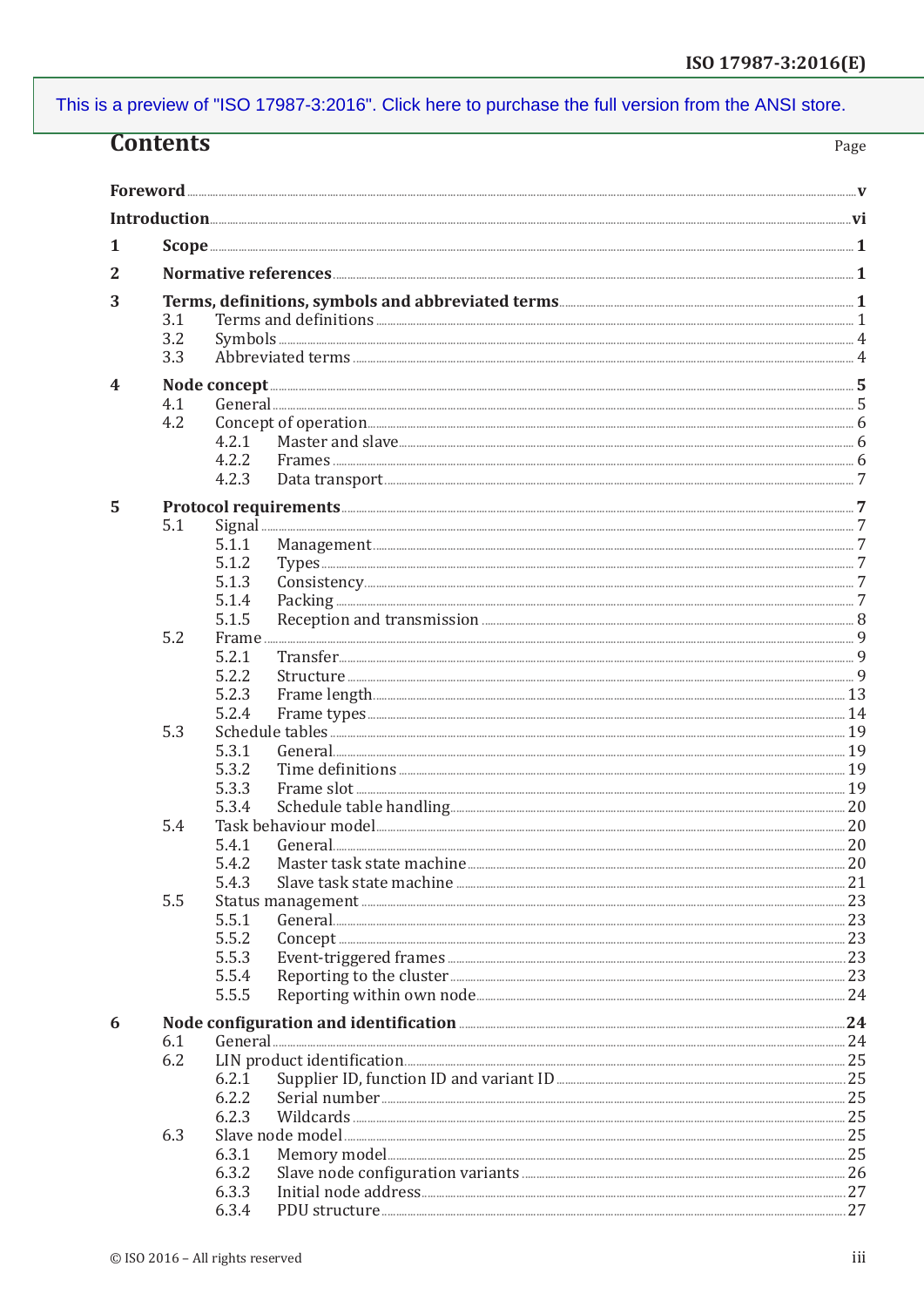| This is a preview of "ISO 17987-3:2016". Click here to purchase the full version from the ANSI store.                                                                                                                                |    |  |  |  |
|--------------------------------------------------------------------------------------------------------------------------------------------------------------------------------------------------------------------------------------|----|--|--|--|
|                                                                                                                                                                                                                                      |    |  |  |  |
| 6.3.6 Node configuration services <b>Commission Constanting Constanting Constanting Constanting Constanting Constanting Constanting Constanting Constanting Constanting Constanting Constanting Constanting Constanting Constant</b> | 29 |  |  |  |
| Annex A (normative) Definition of properties, frame identifiers and various examples 35                                                                                                                                              |    |  |  |  |
|                                                                                                                                                                                                                                      |    |  |  |  |
|                                                                                                                                                                                                                                      |    |  |  |  |
|                                                                                                                                                                                                                                      |    |  |  |  |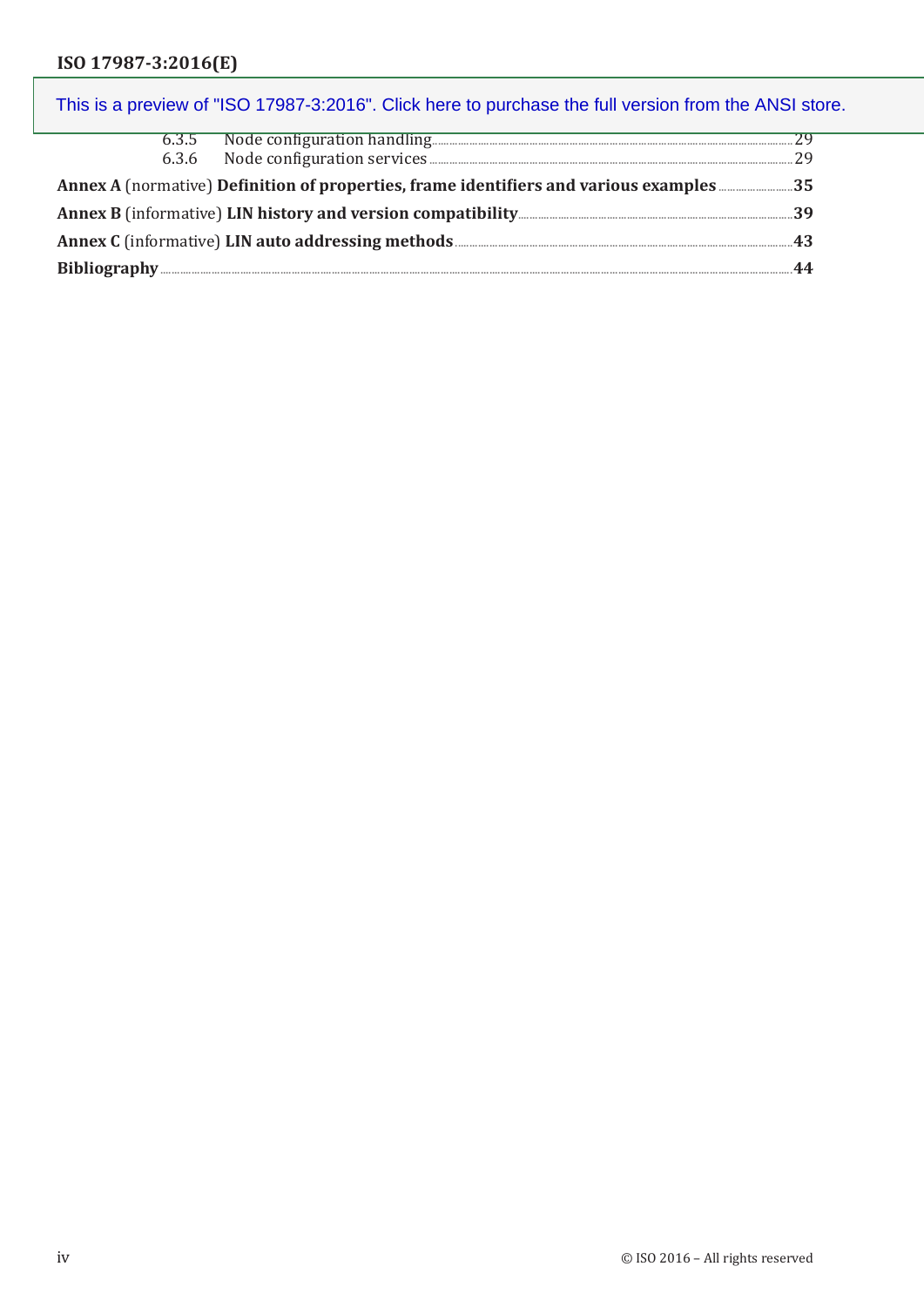### **Foreword**

ISO (the International Organization for Standardization) is a worldwide federation of national standards bodies (ISO member bodies). The work of preparing International Standards is normally carried out through ISO technical committees. Each member body interested in a subject for which a technical committee has been established has the right to be represented on that committee. International organizations, governmental and non-governmental, in liaison with ISO, also take part in the work. ISO collaborates closely with the International Electrotechnical Commission (IEC) on all matters of electrotechnical standardization.

The procedures used to develop this document and those intended for its further maintenance are described in the ISO/IEC Directives, Part 1. In particular the different approval criteria needed for the different types of ISO documents should be noted. This document was drafted in accordance with the editorial rules of the ISO/IEC Directives, Part 2 (see [www.iso.org/directives\)](http://www.iso.org/directives).

Attention is drawn to the possibility that some of the elements of this document may be the subject of patent rights. ISO shall not be held responsible for identifying any or all such patent rights. Details of any patent rights identified during the development of the document will be in the Introduction and/or on the ISO list of patent declarations received (see [www.iso.org/patents](http://www.iso.org/patents)).

Any trade name used in this document is information given for the convenience of users and does not constitute an endorsement.

For an explanation on the meaning of ISO specific terms and expressions related to conformity assessment, as well as information about ISO's adherence to the World Trade Organization (WTO) principles in the Technical Barriers to Trade (TBT) see the following URL: [www.iso.org/iso/foreword.html](http://www.iso.org/iso/foreword.html).

The committee responsible for this document is ISO/TC 22, *Road vehicles*, Subcommittee SC 31, *Data communication*.

A list of all parts in the ISO 17987 series can be found on the ISO website.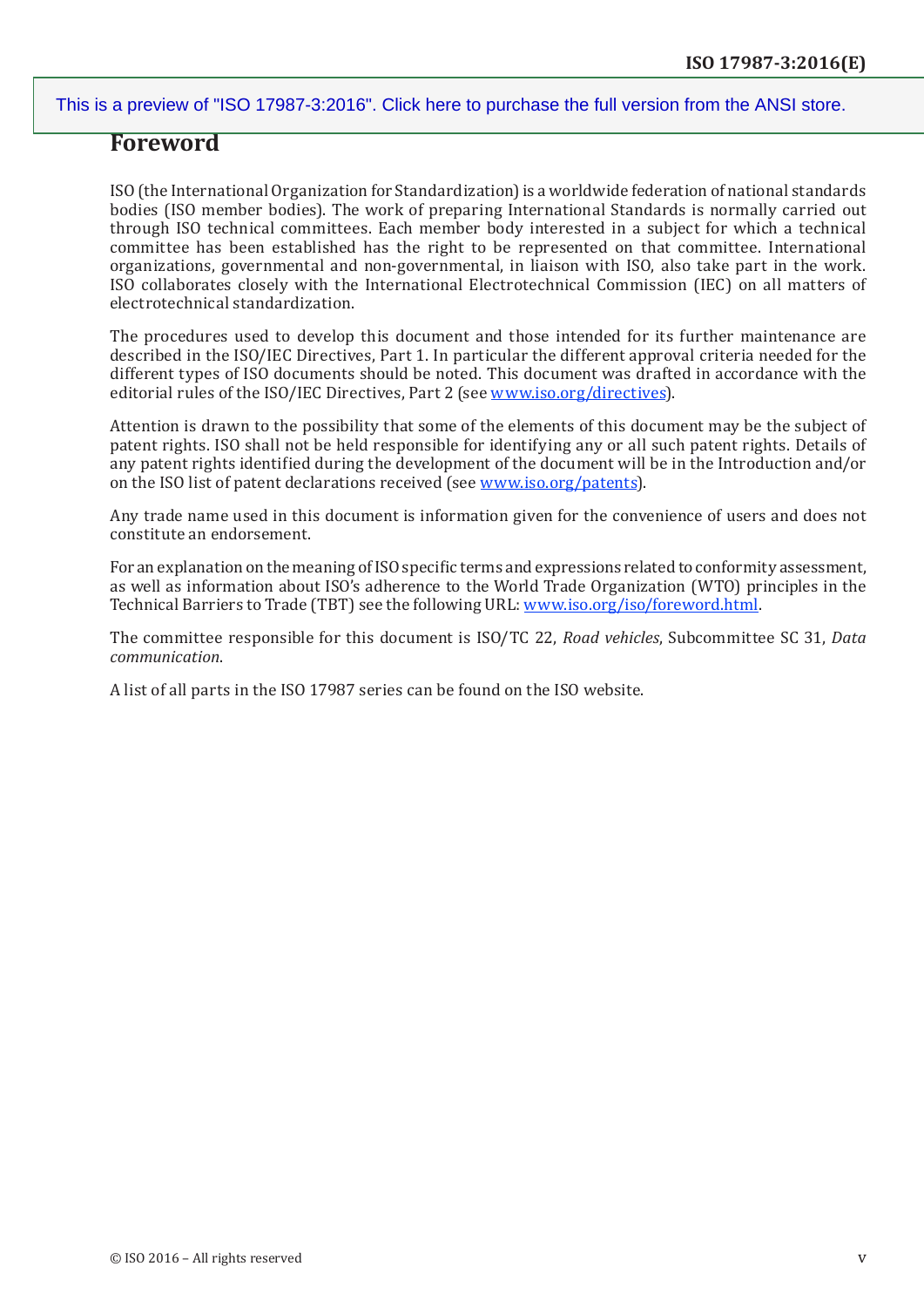## **Introduction**

ISO 17987 (all parts) specifies the use cases, the communication protocol and physical layer requirements of an in-vehicle communication network called Local Interconnect Network (LIN).

The LIN protocol as proposed is an automotive focused low speed UART-based network (Universal Asynchronous Receiver Transmitter). Some of the key characteristics of the LIN protocol are signalbased communication, schedule table-based frame transfer, master/slave communication with error detection, node configuration and diagnostic service communication.

The LIN protocol is for low cost automotive control applications, for example, door module and air condition systems. It serves as a communication infrastructure for low-speed control applications in vehicles by providing the following:

- signal-based communication to exchange information between applications in different nodes;
- bit rate support from 1 kbit/s to 20 kbit/s;
- deterministic schedule table based frame communication:
- network management that wakes up and puts the LIN cluster into sleep mode in a controlled sanner;
- status management that provides error handling and error signalling;
- transport layer that allows large amount of data to be transmitted (such as diagnostic services);
- specification of how to handle diagnostic services;
- electrical physical layer specifications;
- node description language describing properties of slave nodes;
- network description file describing behaviour of communication;
- application programmer's interface.

ISO 17987 (all parts) is based on the Open Systems Interconnection (OSI) Basic Reference Model as specified in ISO/IEC 7498-1 which structures communication systems into seven layers.

The OSI model structures data communication into seven layers called (top down) *application layer* (layer 7), *presentation layer*, *session layer*, *transport layer*, *network layer*, *data link layer* and *physical layer* (layer 1). A subset of these layers is used in ISO 17987 (all parts).

ISO 17987 (all parts) distinguishes between the services provided by a layer to the layer above it and the protocol used by the layer to send a message between the peer entities of that layer. The reason for this distinction is to make the services, especially the application layer services and the transport layer services, reusable also for other types of networks than LIN. In this way, the protocol is hidden from the service user and it is possible to change the protocol if special system requirements demand it.

ISO 17987 (all parts) provides all documents and references required to support the implementation of the requirements related to.

- ISO 17987-1: This part provides an overview of ISO 17987 (all parts) and structure along with the use case definitions and a common set of resources (definitions, references) for use by all subsequent parts.
- ISO 17987-2: This part specifies the requirements related to the transport protocol and the network layer requirements to transport the PDU of a message between LIN nodes.
- ISO 17987-3: This part specifies the requirements for implementations of the LIN protocol on the logical level of abstraction. Hardware related properties are hidden in the defined constraints.